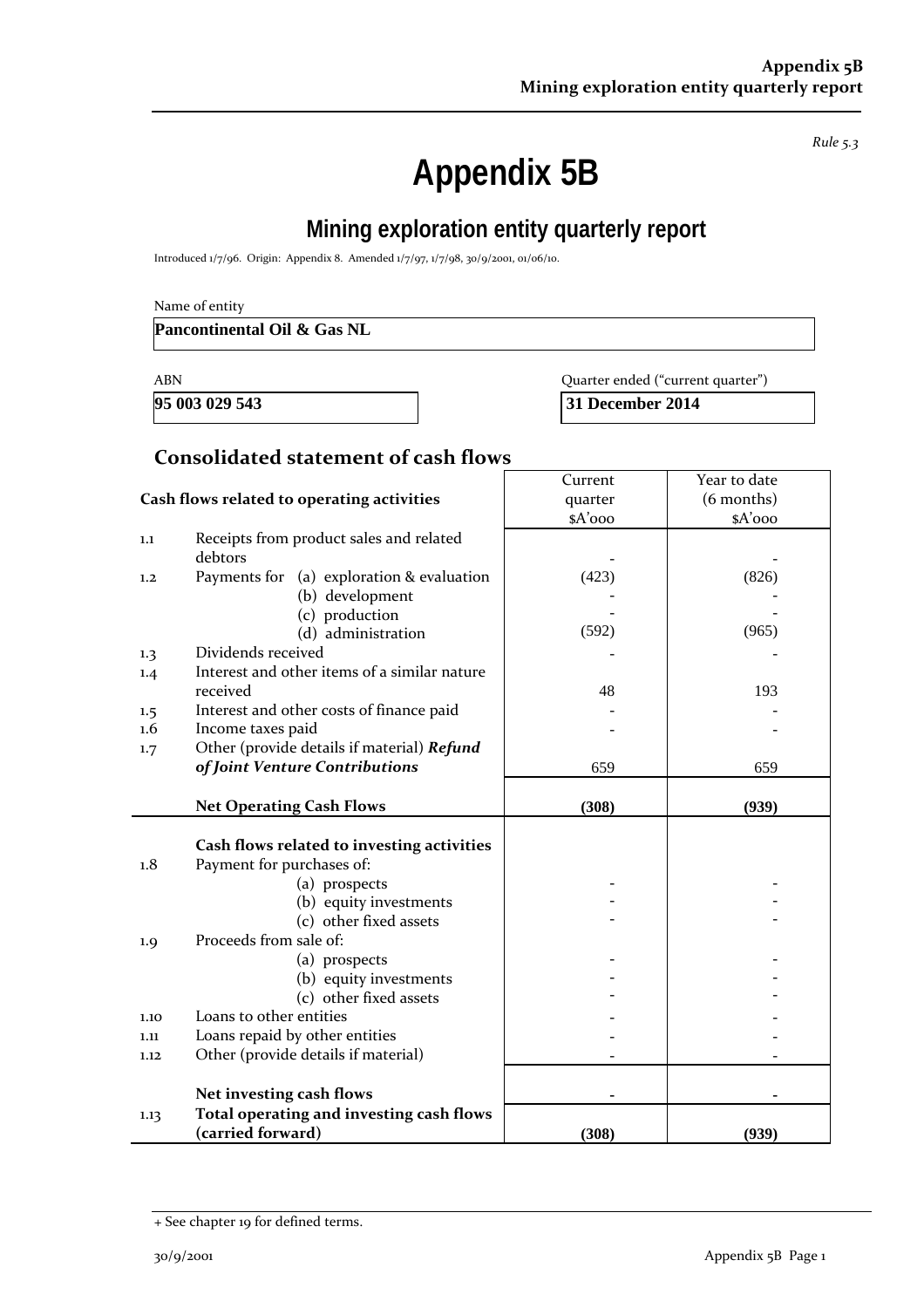| 1.13 | Total operating and investing cash flows      |       |       |
|------|-----------------------------------------------|-------|-------|
|      | (brought forward)                             | (308) | (939) |
|      |                                               |       |       |
|      | Cash flows related to financing activities    |       |       |
| 1.14 | Proceeds from issues of shares, options, etc. |       |       |
| 1.15 | Proceeds from sale of forfeited shares        |       |       |
| 1.16 | Proceeds from borrowings                      |       |       |
| 1.17 | Repayment of borrowings                       |       |       |
| 1.18 | Dividends paid                                |       |       |
| 1.19 | Other (provide details if material)           |       |       |
|      | Net financing cash flows                      |       |       |
|      |                                               |       |       |
|      | Net increase (decrease) in cash held          | (308) | (939) |
| 1.20 | Cash at beginning of quarter/year to date     | 9,070 | 9,665 |
| 1.21 | Exchange rate adjustments to item 1.20        | 17    | 53    |
|      |                                               |       |       |
| 1.22 | Cash at end of quarter                        | 8,779 | 8,779 |

**Payments to directors of the entity and associates of the directors Payments to related entities of the entity and associates of the related entities**

|      |                                                                  | Current  |
|------|------------------------------------------------------------------|----------|
|      |                                                                  | quarter  |
|      |                                                                  | $A'$ ooo |
|      |                                                                  |          |
| 1.23 | Aggregate amount of payments to the parties included in item 1.2 | 285      |
|      |                                                                  |          |
| 1.24 | Aggregate amount of loans to the parties included in item 1.10   | Nil      |
|      |                                                                  |          |

#### 1.25 Explanation necessary for an understanding of the transactions

Payments to directors and companies associated with directors as per 1.23 above: Technical consulting fees 187 Directors' fees 98

### **Non‐cash financing and investing activities**

2.1 Details of financing and investing transactions which have had a material effect on consolidated assets and liabilities but did not involve cash flows

and the property N/A

2.2 Details of outlays made by other entities to establish or increase their share in projects in which the reporting entity has an interest

N/A

and the property

<sup>+</sup> See chapter 19 for defined terms.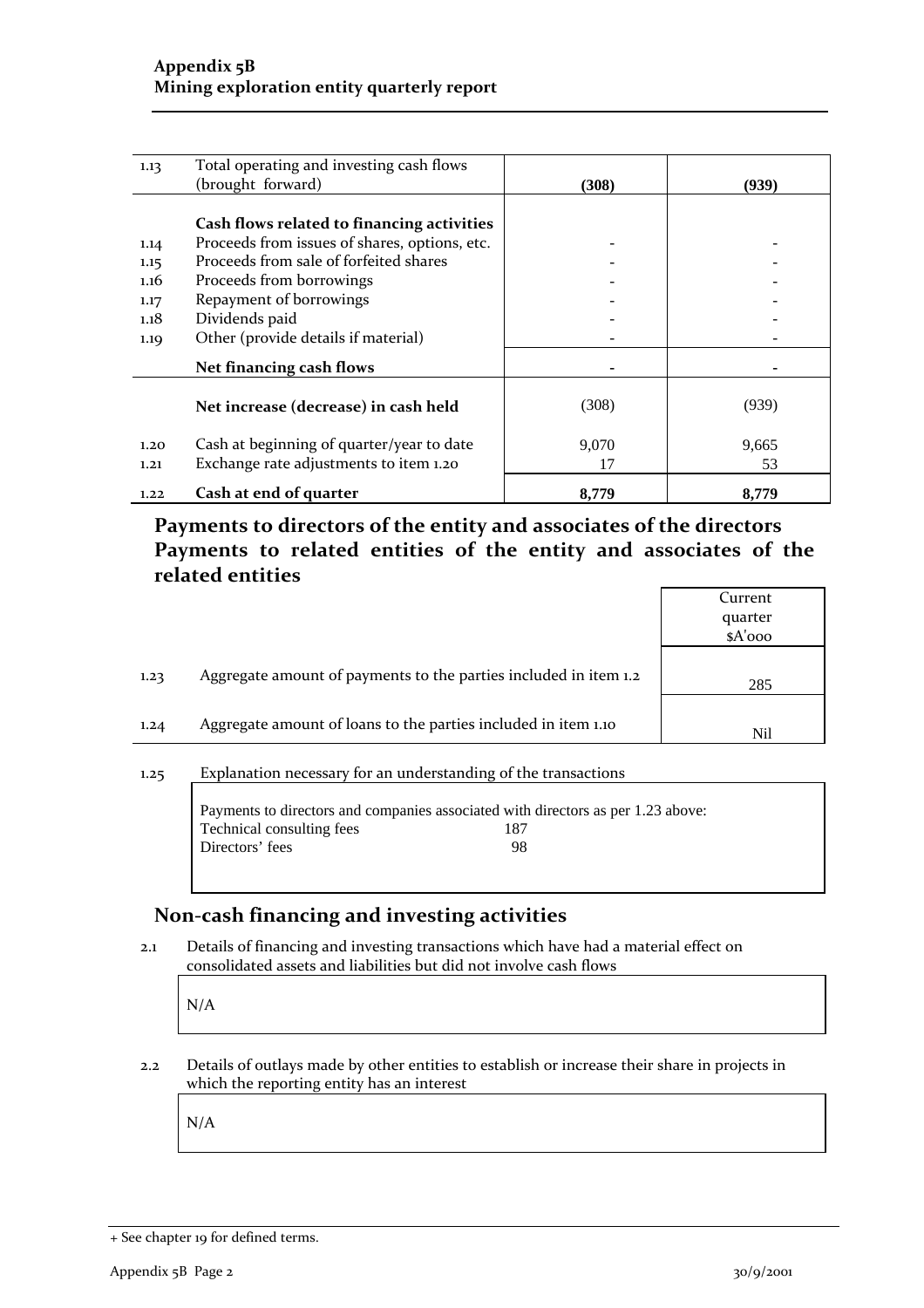### **Financing facilities available**

*Add notes as necessary for an understanding of the position.*

|     |                             | Amount available | Amount used |
|-----|-----------------------------|------------------|-------------|
|     |                             | $A'$ 000         | $A'$ 000    |
| 3.1 | Loan facilities             | Nil              | Nil         |
| 3.2 | Credit standby arrangements | Nil              | Nil         |

### **Estimated cash outflows for next quarter**

|     |                            | \$A'ooo                  |
|-----|----------------------------|--------------------------|
| 4.1 | Exploration and evaluation | 6,282                    |
| 4.2 | Development                | $\overline{\phantom{0}}$ |
| 4.3 | Production                 |                          |
| 4.4 | Administration             | 499                      |
|     | <b>Total</b>               | 6,781                    |

## **Reconciliation of cash**

| Reconciliation of cash at the end of the quarter (as | Current  | Previous |
|------------------------------------------------------|----------|----------|
| shown in the consolidated statement of cash flows)   | quarter  | quarter  |
| to the related items in the accounts is as follows.  | $A'$ ooo | $A'$ 000 |
|                                                      |          |          |
| Cash on hand and at bank<br>5.1                      | 213      | 266      |
|                                                      |          |          |
| Deposits at call<br>5.2                              | 7.684    | 7,922    |
|                                                      |          |          |
| Bank overdraft<br>5.3                                |          |          |
|                                                      |          |          |
| Other – Security deposits<br>5.4                     | 882      | 882      |
|                                                      |          |          |
| Total: cash at end of quarter (item 1.22)            | 8.779    | 9.070    |

### **Changes in interests in mining tenements**

|     | .,                                                                     | .,        |                    |             |             |
|-----|------------------------------------------------------------------------|-----------|--------------------|-------------|-------------|
|     |                                                                        | Tenement  | Nature of interest | Interest at | Interest at |
|     |                                                                        | reference | (note (2))         | beginning   | end of      |
|     |                                                                        |           |                    | of quarter  | quarter     |
| 6.1 | Interests in mining<br>tenements<br>relinquished, reduced<br>or lapsed |           |                    |             |             |
| 6.2 | Interests in mining<br>tenements acquired or<br>increased              |           |                    |             |             |

<sup>+</sup> See chapter 19 for defined terms.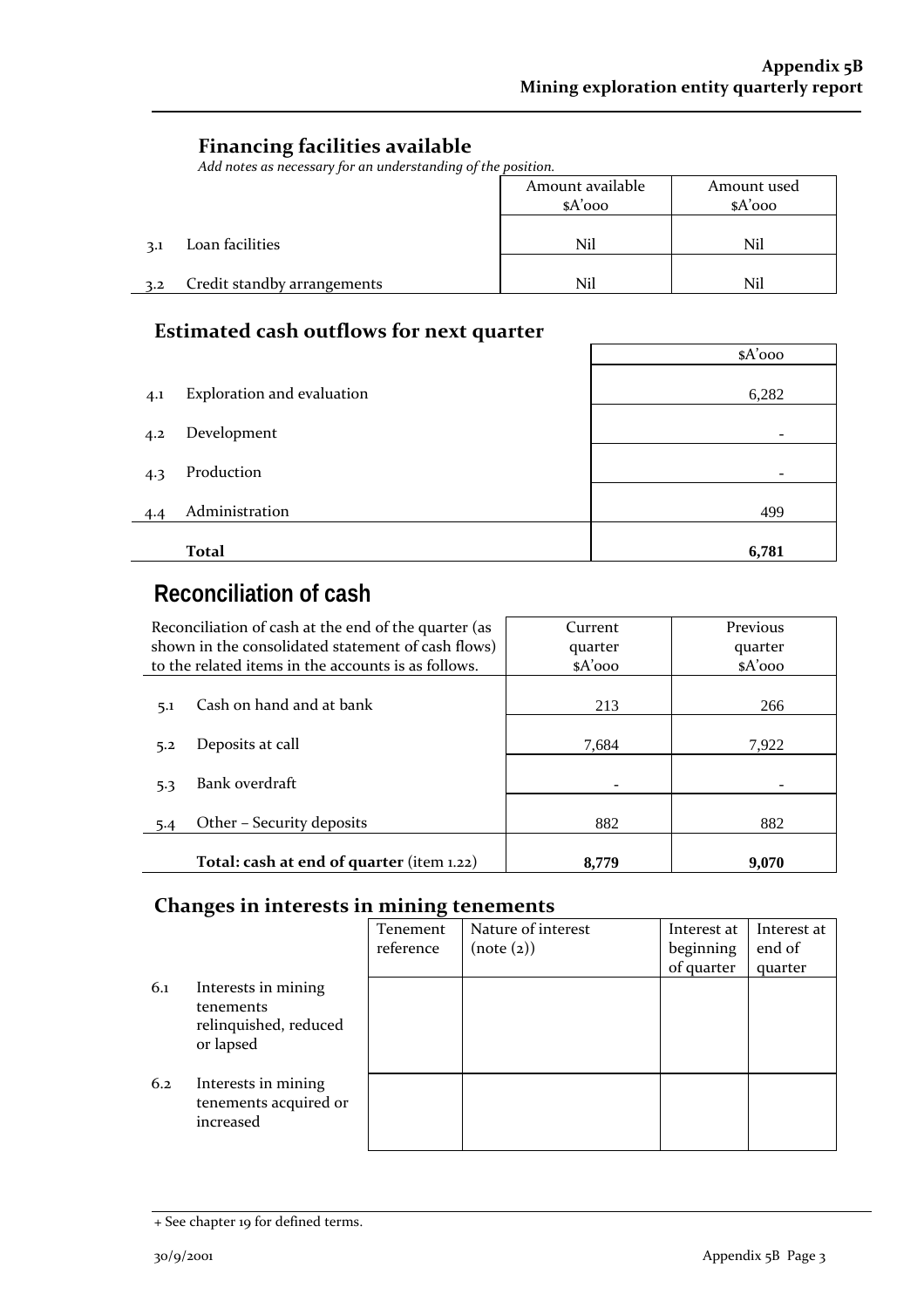### **Issued and quoted securities at end of current quarter**

*Description includes rate of interest and any redemption or conversion rights together with prices and dates.*

|            |                                                                                                                                           | Total number                   | Number quoted            | Issue price<br>per security<br>(see note 3)<br>(cents) | Amount paid up<br>per security (see<br>$note$ 3) (cents) |
|------------|-------------------------------------------------------------------------------------------------------------------------------------------|--------------------------------|--------------------------|--------------------------------------------------------|----------------------------------------------------------|
| 7.1        | Preference<br><i><b>*securities</b></i><br>(description)                                                                                  |                                |                          |                                                        |                                                          |
| 7.2        | Changes during<br>quarter<br>(a) Increases<br>through issues<br>(b) Decreases<br>through returns of<br>capital, buy-backs,<br>redemptions |                                |                          |                                                        |                                                          |
| 7.3        | +Ordinary<br>securities                                                                                                                   | 1,150,994,096                  | 1,150,994,096            |                                                        |                                                          |
| 7.4        | Changes during<br>quarter<br>(a) Increases<br>through issues<br>(b) Decreases<br>through returns of<br>capital, buy-backs                 |                                |                          |                                                        |                                                          |
| 7.5        | +Convertible<br>debt securities<br>(description)                                                                                          |                                |                          |                                                        |                                                          |
| 7.6        | Changes during<br>quarter<br>(a) Increases<br>through issues<br>(b) Decreases<br>through securities<br>matured,<br>converted              |                                |                          |                                                        |                                                          |
| 7.7        | <b>Options</b><br>(description and<br>conversion factor)                                                                                  | Number of Options<br>2,750,000 | ASX Code<br><b>PCLAK</b> | Exercise price<br>\$0.1230                             | Expiry date<br>29 November 2016                          |
| 7.8<br>7.9 | Issued during<br>quarter<br><b>Exercised during</b>                                                                                       |                                |                          |                                                        |                                                          |
| 7.10       | quarter<br><b>Expired during</b><br>quarter                                                                                               | 2,250,000                      | <b>PCLAI</b>             | \$0.1275                                               | 28 November 2014                                         |
| 7.11       | <b>Debentures</b><br>(totals only)                                                                                                        |                                |                          |                                                        |                                                          |
| 7.12       | <b>Unsecured notes</b><br>(totals only)                                                                                                   |                                |                          |                                                        |                                                          |

<sup>+</sup> See chapter 19 for defined terms.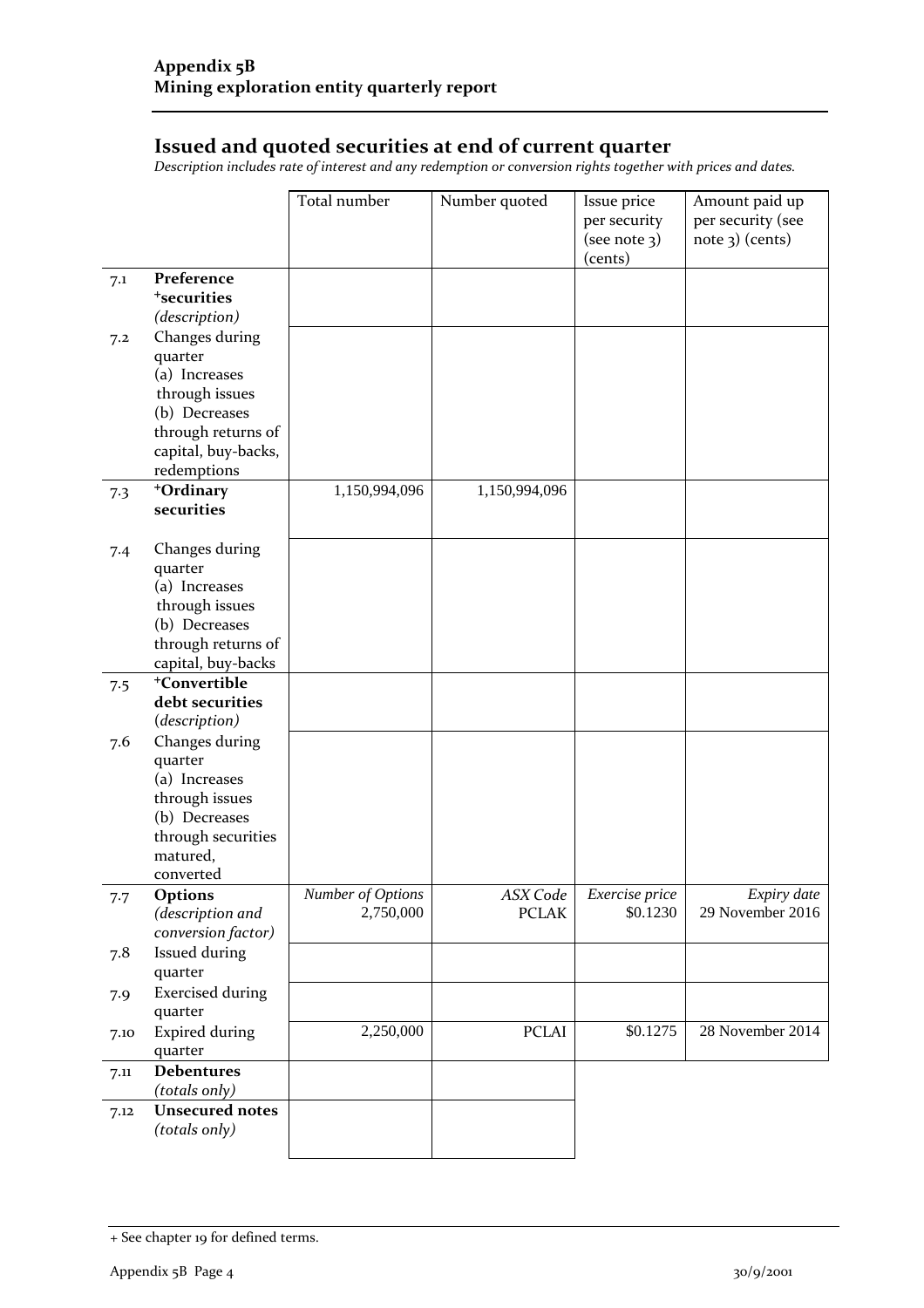### **Compliance statement**

- 1 This statement has been prepared under accounting policies which comply with accounting standards as defined in the Corporations Act or other standards acceptable to ASX (see note 4).
- 2 This statement does give a true and fair view of the matters disclosed.

 $\overline{\phantom{a}}$  $\leq$   $\wedge$   $\mathcal{M}_{\text{max}}$   $\leq$  30 January 2015 Sign here: ............................................................Date: ............................ (Director)

Ernest Anthony Myers

Print name: .........................................................

### **Notes**

- 1 The quarterly report provides a basis for informing the market how the entity's activities have been financed for the past quarter and the effect on its cash position. An entity wanting to disclose additional information is encouraged to do so, in a note or notes attached to this report.
- 2 The "Nature of interest" (items 6.1 and 6.2) includes options in respect of interests in mining tenements acquired, exercised or lapsed during the reporting period. If the entity is involved in a joint venture agreement and there are conditions precedent which will change its percentage interest in a mining tenement, it should disclose the change of percentage interest and conditions precedent in the list required for items  $6.1$  and  $6.2$ .
- 3 **Issued and quoted securities** The issue price and amount paid up is not required in items 7.1 and 7.3 for fully paid securities*.*
- 4 The definitions in, and provisions of, *AASB 1022: Accounting for Extractive Industries* and *AASB 1026: Statement of Cash Flows* apply to this report.
- 5 **Accounting Standards** ASX will accept, for example, the use of International Accounting Standards for foreign entities. If the standards used do not address a topic, the Australian standard on that topic (if any) must be complied with.

== == == == ==

<sup>+</sup> See chapter 19 for defined terms.